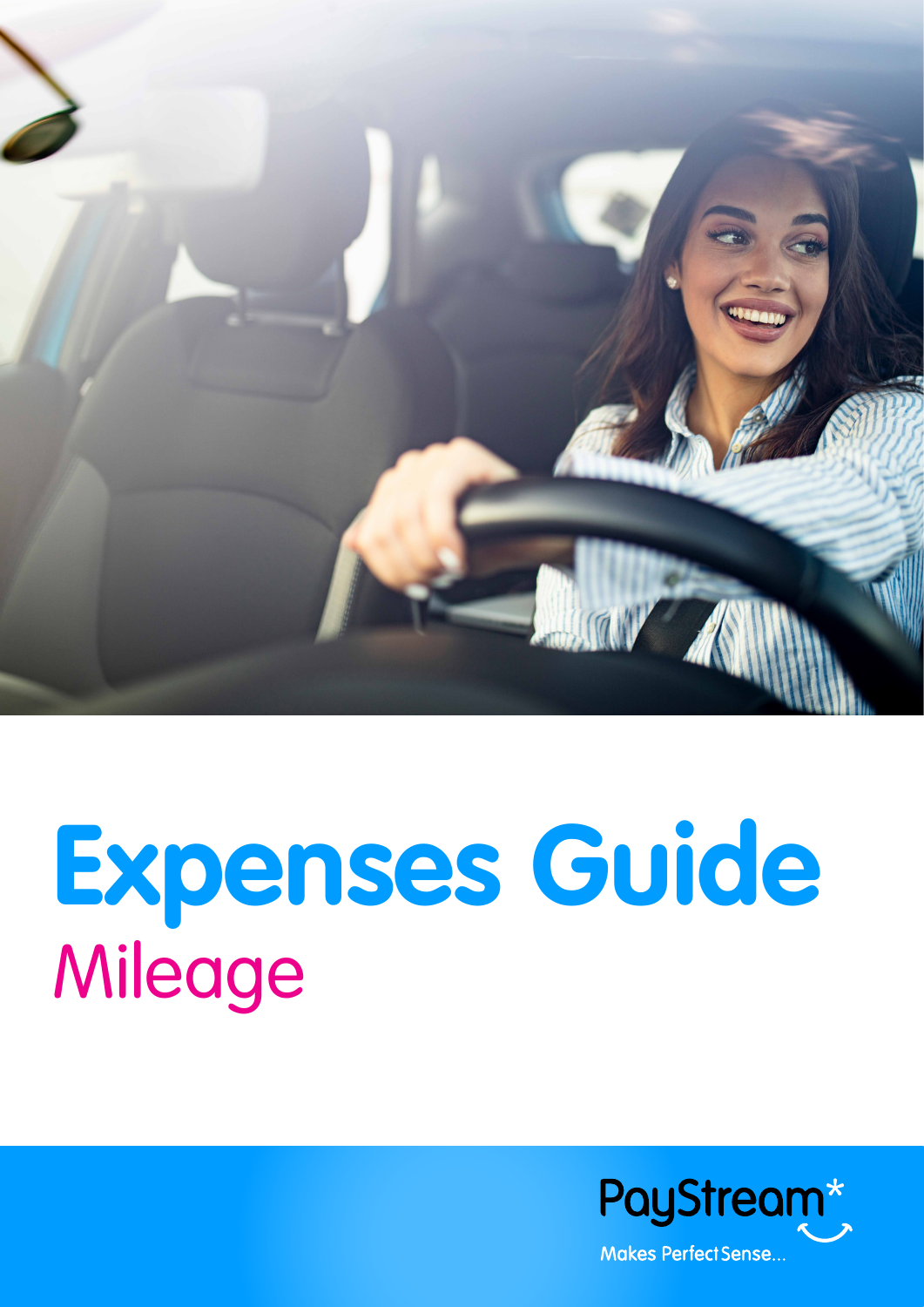# **General Principles**

This guide gives you an overview of the type of employment expenses which HMRC consider qualify for tax relief and how to claim. To qualify:

- 1. You must not be under supervision, direction and control (SDC) of the end client (or any other person) and you have confirmed that this is the case
- 2. You must have agreed that submitting mileage claims on a weekly basis is the right process for you
- 3. The expense must be incurred wholly, exclusively and necessarily in the performance of your duties
- 4. You do not expect to work at the same site for more than 24 months.
- 5. You must intend to work at more than one site during your employment with PayStream

**Additional note:** if you are classed as a 'Mobile Worker' (please skip to section 1 if this does not apply to you)Mobile workers tend to work in lots of different places during the course of an signment. If the way in which you work means that you are a Mobile Worker, you are entitled to claim tax relief for certain journeys which you incur in fulfilling your duties even though you may be supervised directed or controlled:

Mileage expenses incurred when travelling to and from your home to your regular workplace is ordinary commuting and you can't claim tax relief on this cost.

If you have a regular workplace but you are sent by the same client to work temporarily at another location (known as detached duty travel or inter-site travel) you may be able to claim for mileage incurred in travelling to that temporary workplace. An easy way to look at this is that you will be allowed tax relief in the same way as a permanent employee on the site would if he was sent to a temporary workplace. For a workplace to qualify as temporary it:

- Must not be attended more than 40% of your time
- Must not have a regular pattern e.g. you travel there once a week/once a month
- Must be a significantly different journey to your journey to your main workplace
- Should not be somewhere you will or intend to travel to for more than 24 months

More information and examples can be found [here.](https://www.gov.uk/hmrc-internal-manuals/employment-income-manual/eim32080)

You can use the PayStream Expense Portal or the PayStream Phone App to store details of your expenses and copies of your receipts so you will have all the information to hand when it comes to making a claim to HMRC.

Travel and Subsistence claims between your home and regular place of work are not permitted. This is because you are deemed to be supervised, directed or controlled on a day to day basis.

Other expenses may be allowable provided they are incurred wholly, exclusively and necessarily in the performance of the duties of your employment. To claim these expenses you will generally need to submit a claim to HMRC in order to secure tax relief.

There are some expenses that may be claimed through PayStream depending on the details of your assignment.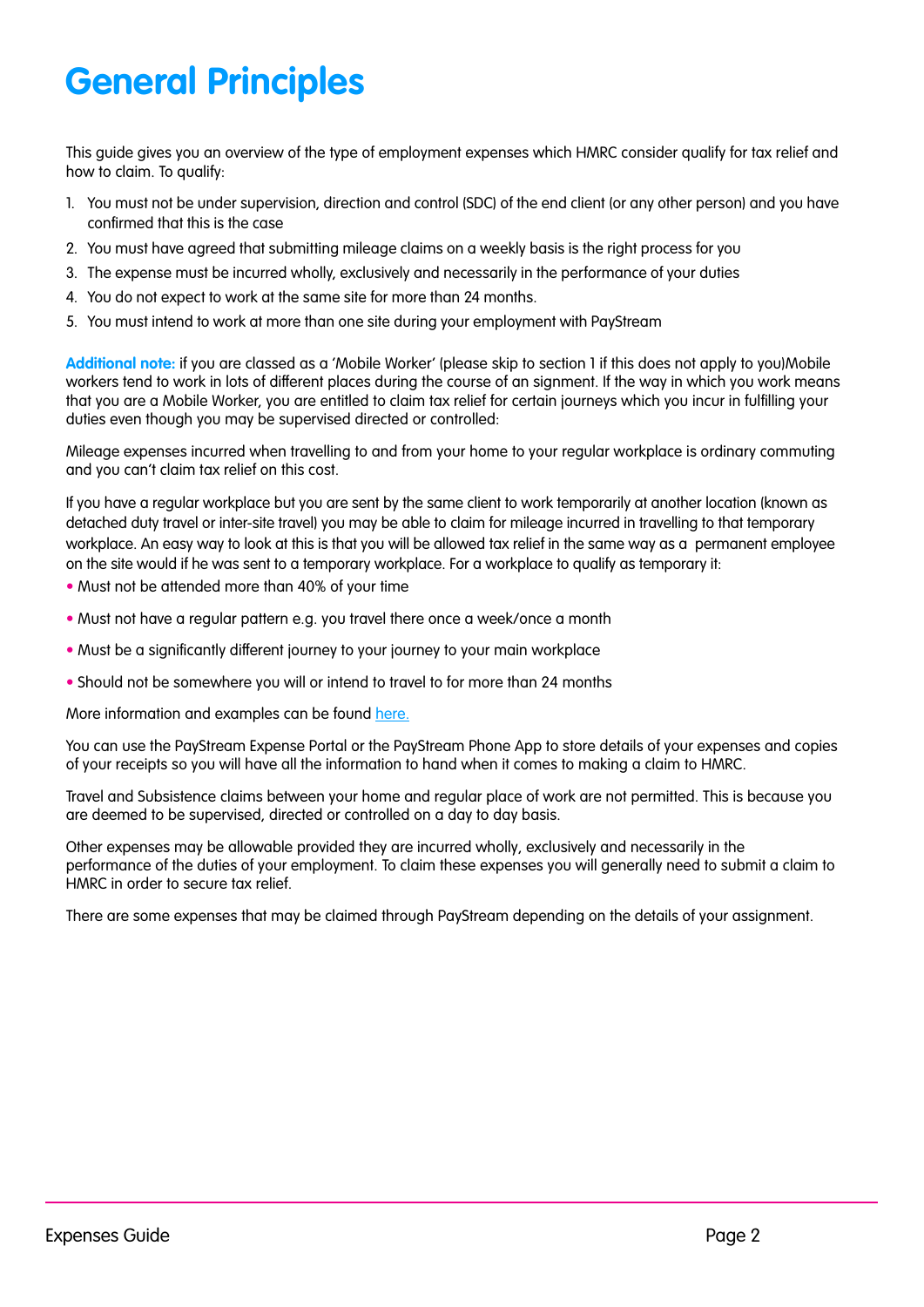# <span id="page-2-0"></span>**Contents**

#### [What can I claim through PayStream?](#page-3-0)

- [Mileage](#page-3-0)
- [All other expenses](#page-3-0)
- [Other forms of business travel \(e.g. train or bus\)](#page-3-0)
- [Other costs incurred in business travel](#page-3-0)
- [Hotels and Substinence \(Meals\)](#page-3-0)

#### [General Expenses claimed through HMRC](#page-4-0)

- [Uniforms, work clothing and tools](#page-4-0)
- [Working at home](#page-4-0)
- [Professional fees and subscriptions](#page-4-0)
- [Computer hardware / software](#page-4-0)
- [Identifiable cost of business telephone calls](#page-4-0)

#### [How can I claim?](#page-5-0)

- [Successful claim](#page-5-0)
- [PayStream's tax claim service](#page-5-0)

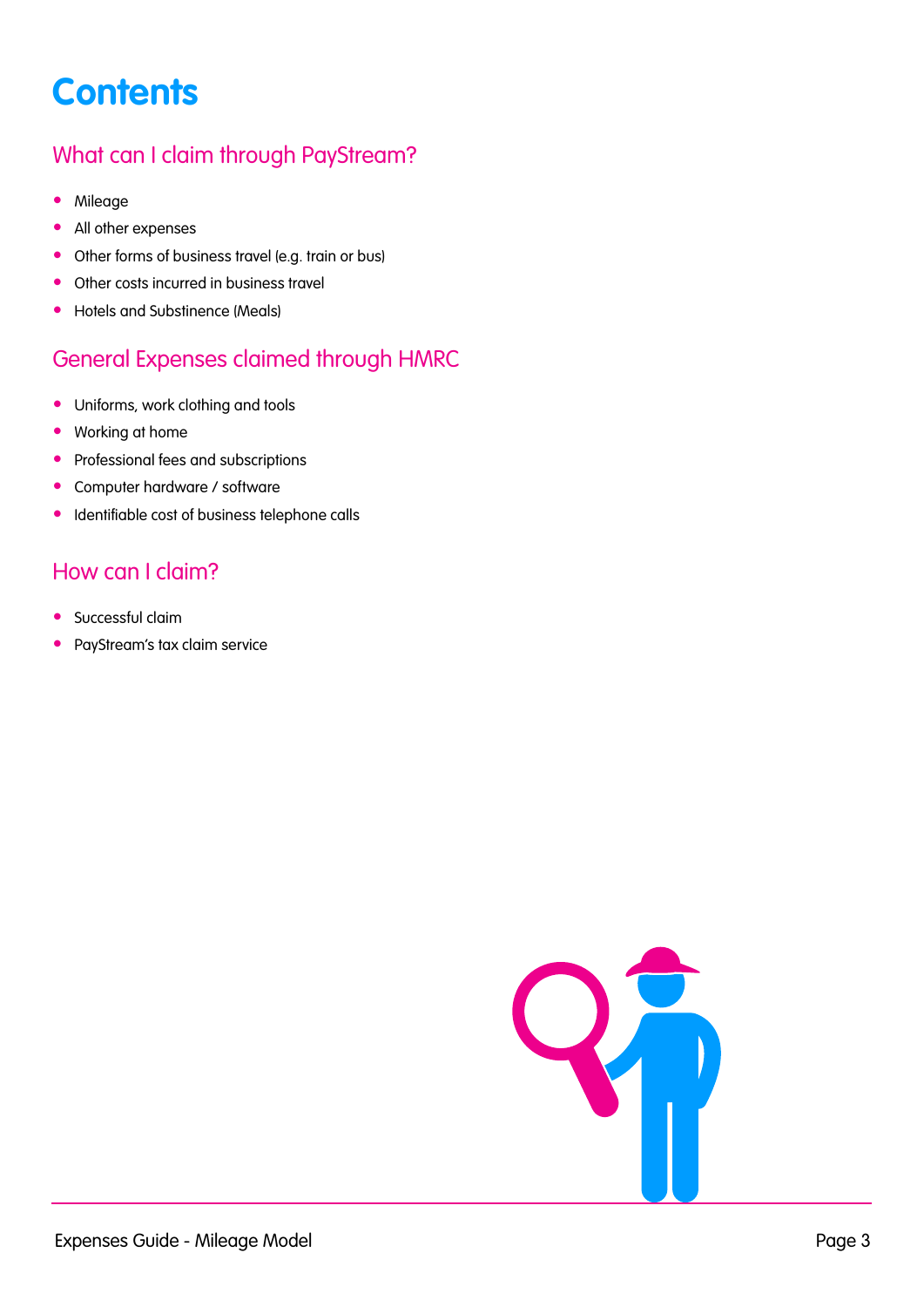## <span id="page-3-0"></span>**What can I claim through PayStream?**

Expenses may only be claimed where we are satisfied that the claim can legitimately be reimbursed without deduction of tax and national insurance. Receipts must be provided to support your claims.

#### [Back to top](#page-2-0)

#### **Mileage**

Mileage can be claimed for all business related travel where you are obliged to travel to and from a temporary place of work.

For those working as a Mobile Worker you can only claim mileage for inter-site travel and not travel for travelling to your regular workplace.

Below are the different mileage rates available to claim from HMRC:

| Vehicle Type | First 10,000 miles per tax year | 10,001+ miles per tax year |
|--------------|---------------------------------|----------------------------|
| Car          | 45 <sub>D</sub>                 | 25 <sub>D</sub>            |
| Motorbike    | 24 <sub>D</sub>                 | 24 <sub>D</sub>            |
| Cycle        | 20 <sub>D</sub>                 | 20 <sub>D</sub>            |

VAT receipts are required to process mileage claims and should be uploaded or sent in with your signed documents. The receipts provided must show that enough fuel has been purchased to cover the mileage claim.

A copy of pages 1 and 2 of your Vehicle Registration Document (V5) should be supplied as evidence of ownership of the vehicle. Generally, mileage can be claimed only where your own vehicle is used. However, in some instances, where you bear the costs connected with a vehicle which is not registered in your name, mileage may still be claimed. Please contact our Customer Care Team for further information.

#### [Back to top](#page-2-0)

#### All other expenses

Other non-mileage related expenses may be allowable provided they are incurred wholly, exclusively and necessarily in the performance of the duties of your employment. To claim these expenses you will need to submit a claim to HMRC in order to secure tax relief. If you are being reimbursed for non-mileage expenses by your end client or agency, please contact our Customer Care team.

[Back to top](#page-2-0)

#### Other forms of business travel (e.g. train or bus)

If you have used any other means of travel such as a train, for a journey between your regular workplace and a temporary workplace or between your home and your temporary workplace you should keep a copy of the receipt.

[Back to top](#page-2-0)

#### Other costs incurred in business travel

Obtain receipts and record the details of any other related costs such as car hire/fuel, parking, tolls etc.

[Back to top](#page-2-0)

#### Hotels & Subsistence (Meals)

You may also be able to claim the actual cost of meals and overnight stays if you have to stay away from home if you are working away from your regular workplace at a temporary workplace. You should record these expenses on the portal and upload your receipts.

[Back to top](#page-2-0)

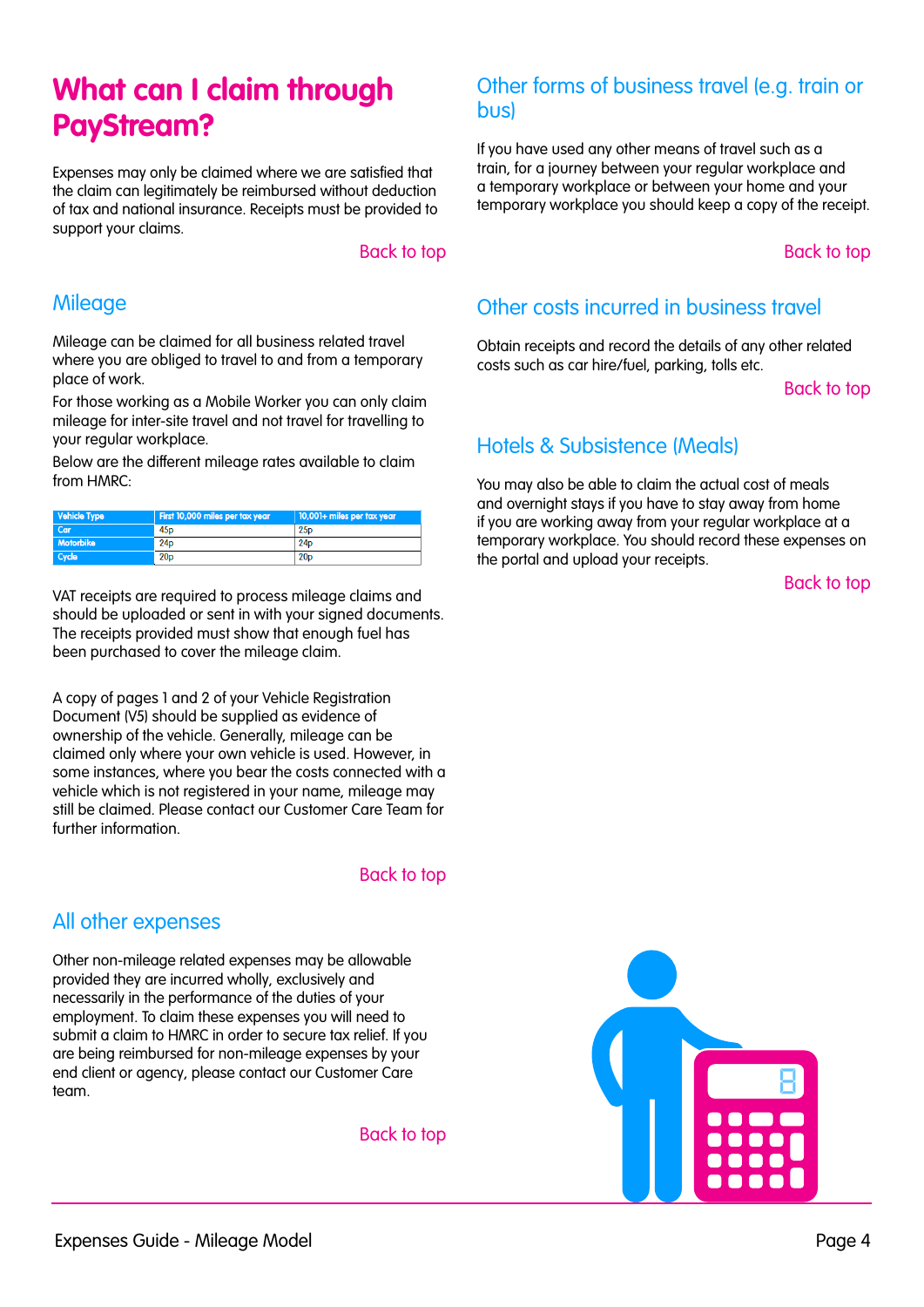### <span id="page-4-0"></span>**General Expenses claimed through HMRC**

You may be able to claim tax relief directly from HMRC for the following employment expenses.

#### Uniforms, work clothing and tools

- Buying, repairing or replacing small tools you need to do your job
- Cleaning, repairing or replacing specialist clothing e.g. a uniform or safety boots
- Alternatively you can claim a 'flat rate deduction' agreed by HMRC with different occupational sectors. You don't need receipts to claim this if it applies to you. Details can be found [here.](https://www.gov.uk/hmrc-internal-manuals/employment-income-manual/eim32712)

#### [Back to top](#page-2-0)

#### Working at home

If you have to work at home on a regular basis you can claim up to £6 per week. This is regarded as covering the cost of things like business telephone calls or the extra cost of gas and electricity for your work area at home. You don't need to provide receipts for a claim like this – just record it on the portal.

If you want to claim more than £6 per week you will need to record the details and keep receipts. Remember that you can't claim for things that you use for both private and business use, e.g. rent or mortgage payments or broadband access.

[Back to top](#page-2-0)

#### Professional fees and subscriptions

You can claim for fees or subscriptions you pay to approved professional organisations which have been approved by HMRC. Please record the expense and retain the receipt.

[Back to top](#page-2-0)

#### Computer hardware / software

If you have to buy substantial computer equipment in order to do your work, e.g. a laptop, providing that it is used wholly, exclusively and necessarily in the performance of the duties of your employment you may be able to claim the whole of the cost as an expense. Again you will need to record the expenses and retain the receipt.

[Back to top](#page-2-0)

#### Identifiable cost of business telephone calls

Business calls are allowable for tax purposes but you will need to obtain itemised bills with that type of call highlighted in order to formulate a claim to HMRC. You will need to evidence the business calls on the bill and record the expense.

[Back to top](#page-2-0)

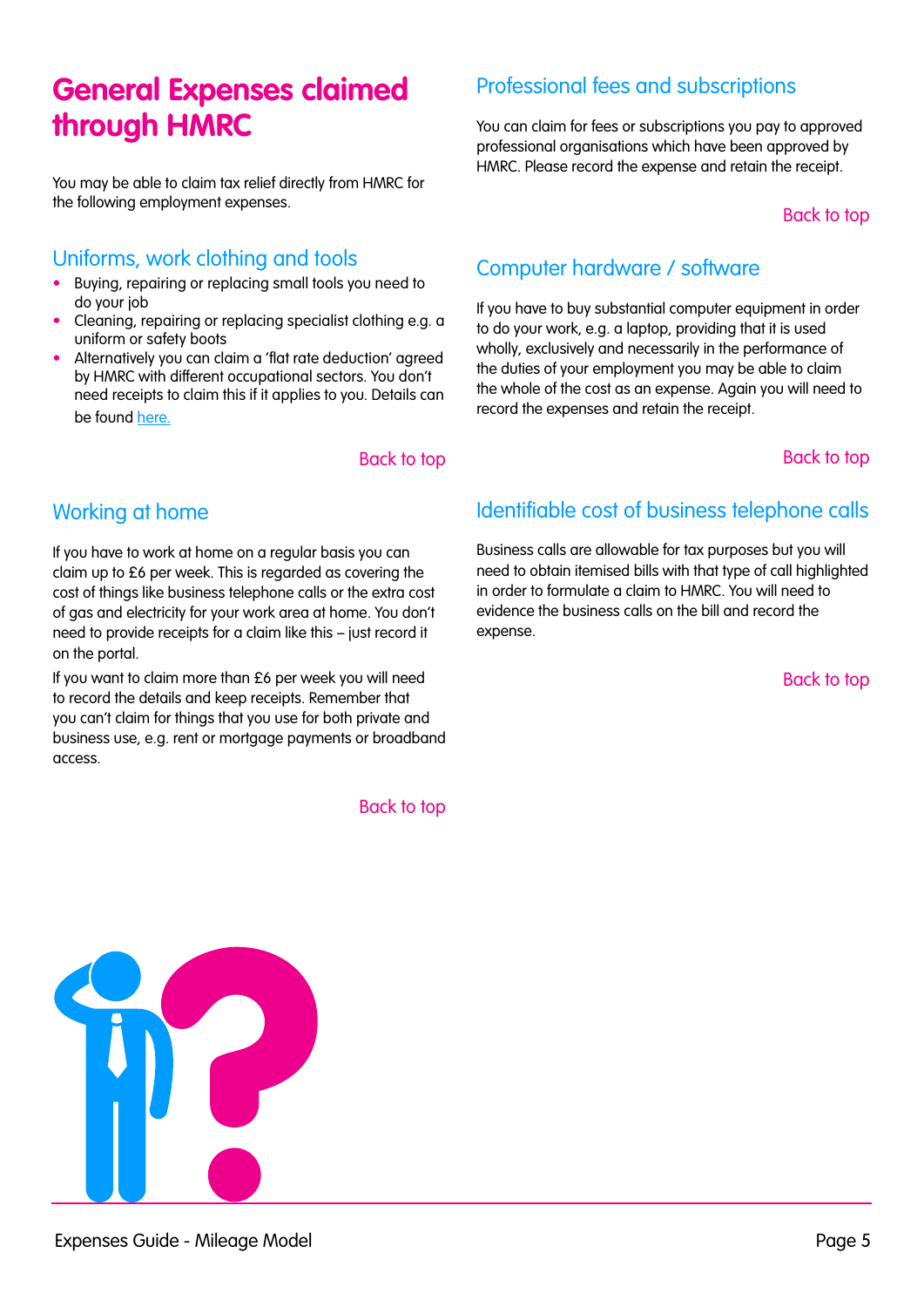## <span id="page-5-0"></span>**How can I claim?**

#### Successful Claim

The key to making a successful claim to tax relief for employment expenses is that it must pass the legal test of having been incurred wholly, exclusively and necessarily in the performance of the duties of the employment and should be capable of being supported by evidence of that expense, so don't forget to retain receipts.

You can use the PayStream Expenses Portal to record these expenses (and use it as a storage area for your scanned receipts). You can access your [online portal here.](https://portal.paystream.co.uk/Login?ReturnUrl=%2f)

Any non-mileage claims that have not been relieved during the year can be claimed on a P87 or tax return at year end along with your other receipted expenses.

When you are ready at the end of the tax year, you can ask PayStream to send you the data from which you can prepare your detailed claim for HMRC.

[Back to top](#page-2-0)

#### PayStream's tax claim service

You can sign up to the PayStream Tax Claim Service and we will collate, check and submit the appropriate claim on your behalf. For more details of this service please email: [tax@paystream.co.uk](mailto:tax%40paystream.co.uk?subject=)

If you have a salary sacrifice pension arrangement with PayStream and you claim expenses, your gross pay will be lower than if you didn't claim expenses. This limits the amount that you can sacrifice for a pension contribution. Instead, you may want to consider claiming tax relief for your expenses via an HMRC P87 form or your Self Assessment tax return.

Alternatively you can make a P87 claim directly to HMRC if the value of your expenses is less than £1000 or £2500 for professional fees.

[Back to top](#page-2-0)